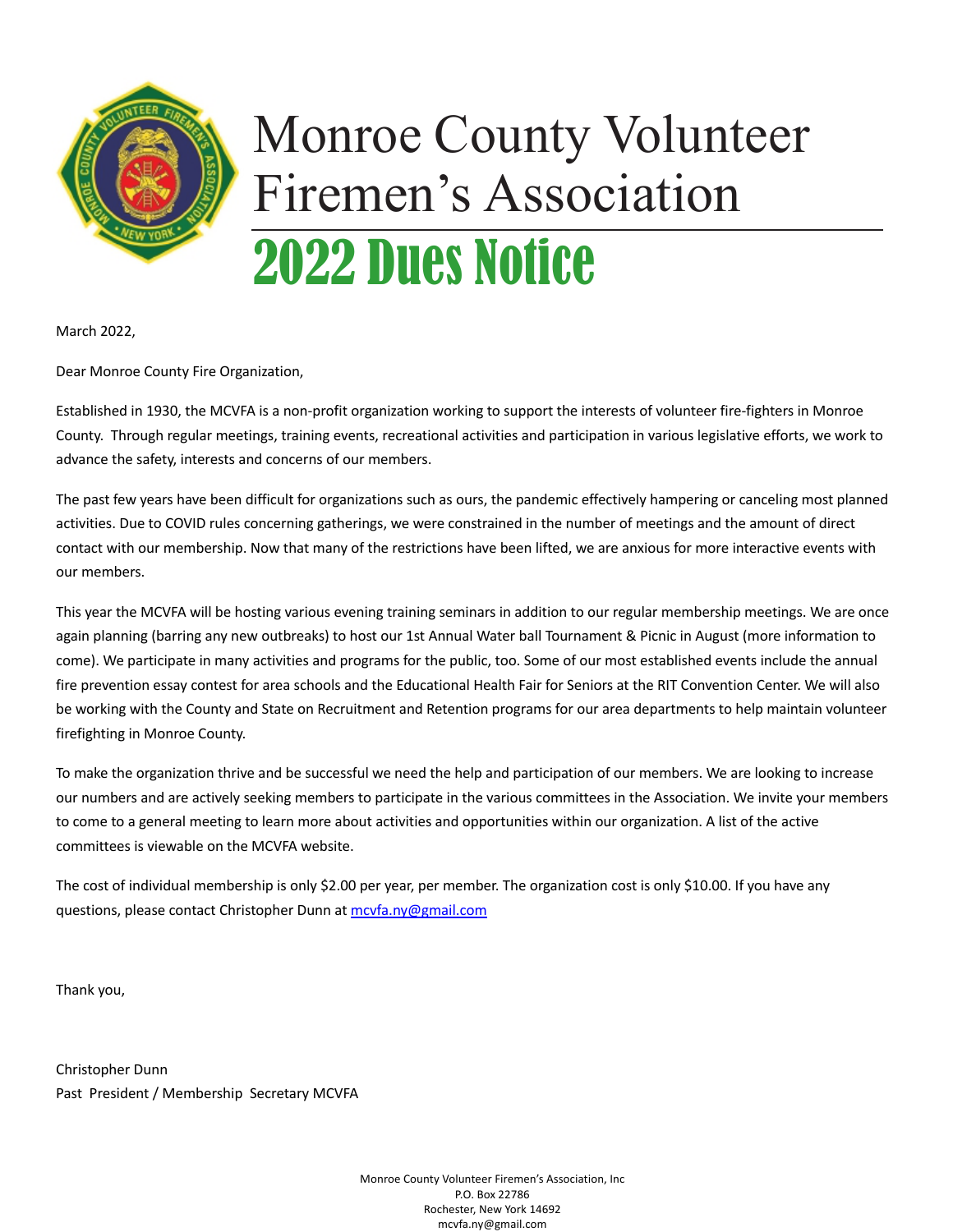#### **Monroe County Volunteer Firemen's Association, Inc. 2022 Dues Statement**

| Officers:                                                                                          |                                                                                                                                                                                                                            |
|----------------------------------------------------------------------------------------------------|----------------------------------------------------------------------------------------------------------------------------------------------------------------------------------------------------------------------------|
|                                                                                                    |                                                                                                                                                                                                                            |
|                                                                                                    |                                                                                                                                                                                                                            |
|                                                                                                    |                                                                                                                                                                                                                            |
| Delegates / Emails:                                                                                |                                                                                                                                                                                                                            |
|                                                                                                    |                                                                                                                                                                                                                            |
|                                                                                                    |                                                                                                                                                                                                                            |
| members). This is information will not be sold or traded to anyone.<br>Organizations dues: \$10.00 | Please send an EXCEL SPREADHEET with the <b>Names and Emails</b> of all individual members that are being paid<br>for. This information is used for Association purposes (Meeting notices and special announcements to our |
| Individual dues $\qquad \qquad \textcircled{a}$ \$2.00 per member =                                |                                                                                                                                                                                                                            |
|                                                                                                    | Total                                                                                                                                                                                                                      |
|                                                                                                    | Please return this form and membership list (with names and email addresses) with your dues payment.                                                                                                                       |
| Make checks payable to: MCVFA                                                                      |                                                                                                                                                                                                                            |
| Mail to: MCVFA Treasurer<br>PO Box 22786<br>Rochester, NY 14692                                    |                                                                                                                                                                                                                            |